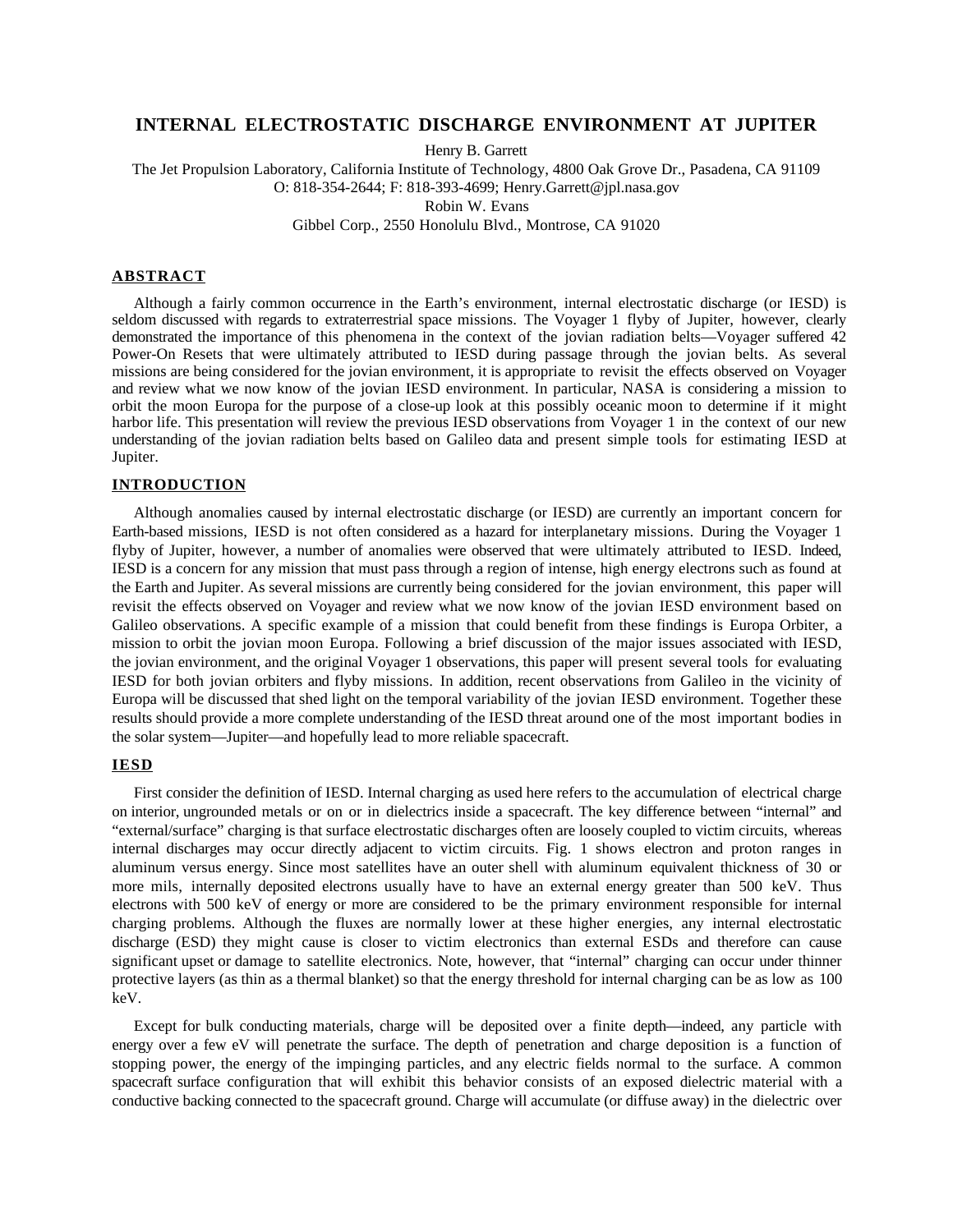time as a function of the conductivity of the material and the imposed electric fields. If the charge accumulating in the dielectric induces a field greater than the breakdown strength of the material (typically of the order of  $10^5$  to  $10^6$ V/cm), a discharge can occur within the material or from the interior of the dielectric to one of its surfaces.

Of equal importance in determining the likelihood of an IESD as the fluence is the time it takes for the electric field (E) to come to a constant value. That time period is characterized by the constant  $\tau$  (=  $\varepsilon/\sigma$ ;  $\sigma$  is the conductivity in (ohm-m)<sup>-1</sup> (=  $\sigma_o$  +  $\sigma_c$ );  $\sigma_o$  is the dark conductivity;  $\sigma_r$  is the radiation induced conductivity[1]; and  $\varepsilon$  is the dielectric constant). For many materials, τ ranges from 10 s to  $10^3$  s. Some common dielectric materials used in satellites have time constants of  $3x10^5$  s or more. In regions where the dose rate is high (enhancing the radiation conductivity), the E field comes to equilibrium rapidly. In lightly irradiated regions, where the time constant is long (the dark conductivity dominates), the field takes a long time to reach equilibrium. Depending on the dielectric constant and resistivity, as a rule of thumb,  $10^{10}$  to  $10^{11}$  electrons/cm<sup>2</sup> on the interior of a spacecraft may cause internal discharges (e.g., [2]). Electron energies of importance are between 100 keV to 3 MeV for typical spacecraft construction and most Earth orbits. Charging times at these energies and at the flux levels common to geosynchronous orbit would be about 3 to 10 hrs (jovian levels are discussed below). At lower charging rates, material conductivity often leaks off the charge so that internal charging would not be a problem.

## **DIVINE JOVIAN RADIATION MODEL**

The next issue to be considered is the jovian radiation environment. Jupiter has the strongest magnetic field in the solar system. Since the ability to trap particles magnetically is a function of the magnetic strength, it is little wonder then that it has the most intense radiation belts yet observed. These belts are so intense in fact that they rival the man-made saturated nuclear environment at the Earth. To date, the principle engineering model of these radiation belts is the Divine formulation[3]. This model can be used to estimate the expected IESD electron fluence levels at Jupiter. (Note: as will be discussed below, the model is currently undergoing revision to reflect the recent Galileo observations of Jupiter though a revised model is at least a year away as data are still coming in.)

Jupiter has been known to have a magnetosphere since about 1960 when, in analogy with early spacecraft observations of the Earth's radiation belts, it was realized that the jovian UHF radio emissions could be interpreted in terms of trapped energetic electrons[4]. The successful encounters of the Pioneer 10 and 11 spacecraft with the jovian magnetosphere gave rise to a number of quantitative models describing various aspects of the jovian magnetosphere[5,6]. In particular, magnetic field models by Smith et al.[7] and Acuna and Ness[8,9] began to delineate the substantial differences that exist between the jovian and terrestrial magnetospheres. Pronounced wavelike variations in the high energy particle fluxes led to the proposal that the jovian magnetosphere was distorted into a thin disc—the so-called magnetodisc theory—and that this thin disc was populated by a cold plasma consisting of heavy ions originating from Io. The passage of the Voyager 1 and 2 spacecraft further refined the particle and field observations. Subsequently, theoretical models have helped to interpret the observations and have led to the development of jovian magnetospheric models capable of being used to make practical predictions about the environment around Jupiter (see reviews [5,6]).

Based on remote radio emission data and in-situ particle data from the Pioneers and Voyagers, Divine[3] formulated a comprehensive engineering model of the jovian radiation environment suitable for IESD calculations. The basic variables in the model (e.g., magnetic L shell, local field strength B, pitch angle  $\alpha$  with respect to the field line) are determined by Jupiter's magnetic field. A 15-coefficient, spherical harmonic magnetic field model, the O4 model derived from the fluxgate magnetometer on Pioneer 11[8,9], was used for this purpose to generate the radiation model components. For typical calculations, however, a simple dipole model is quite adequate. The dipole moment of that model was assumed to have the value  $M=1.535\times10^{27}$  A  $m^2=4.218$  G-R<sub>J</sub><sup>3</sup>. The value of the jovian equatorial radius was assumed to be 1  $R_J = 7.14 \times 10^7$  m. The common angular speed of rotation of Jupiter's internal magnetic field and of a meridian of constant longitude *l* in System III (1965) coordinates was assumed to be ω=870.536 deg/day≈12.6 km/s-RJ. In this system, *l*, the longitude, increases westward (opposite to the azimuthal angle in a system of spherical coordinates). Conversions to inertial and other coordinate systems may be derived from Seidelmann and Divine[10].

The principal radiation belt populations included in the model are, as in the case of the Earth, electrons  $(E>0.06$ MeV) and protons (E>0.6 MeV). The range of applicability of the energetic electron model, the component of interest to this study, extends to the jovian magnetopause while that of the protons out to  $L=12$ . The electron model includes a pitch angle dependency within L=16 but is considered isotropic beyond that point. For the inner electron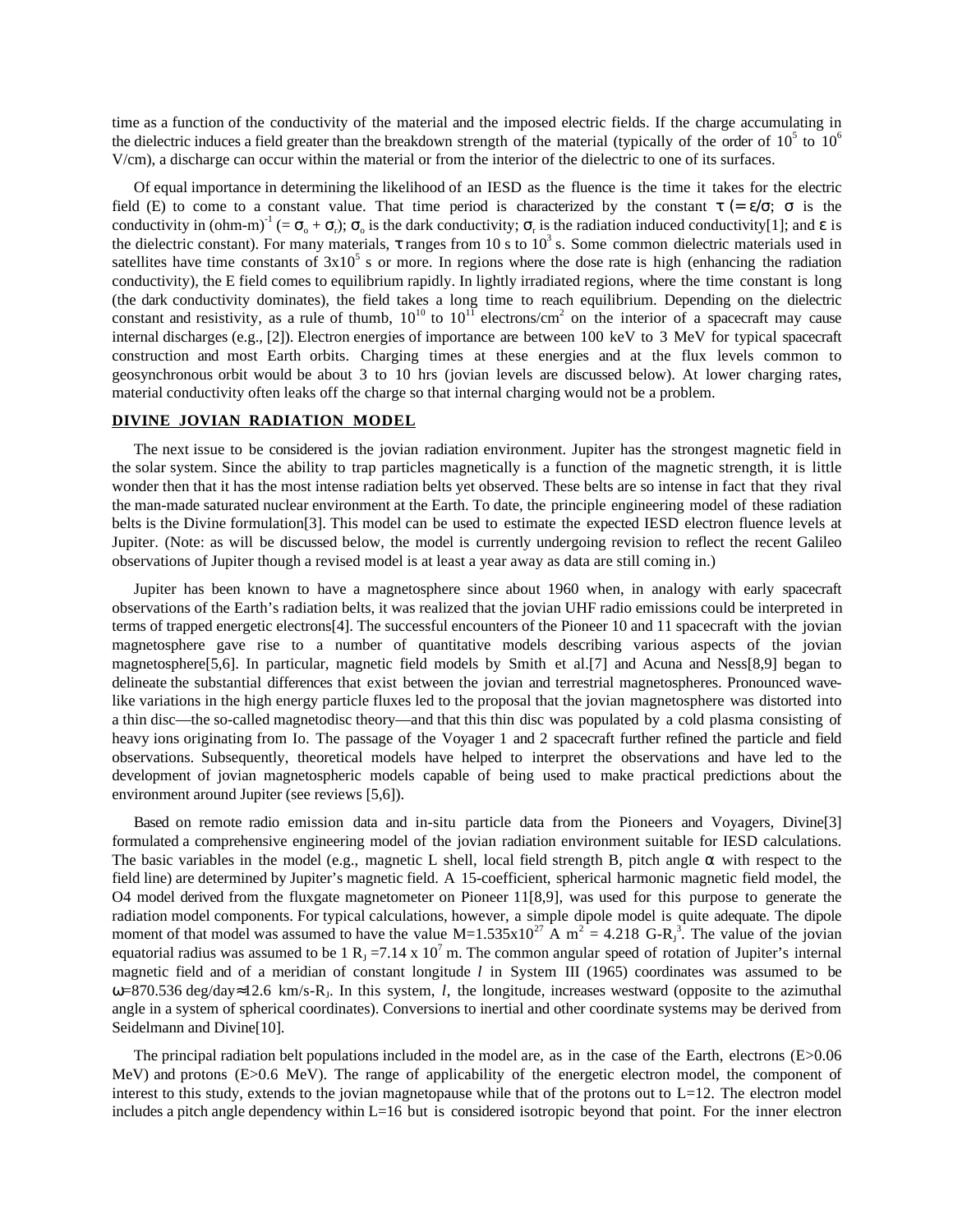and proton models, the independent variables magnetic L shell, local field strength B, pitch angle  $\alpha$  with respect to the field line, and particle kinetic energy E were utilized. The model populations are assumed independent of time, longitude, and direction azimuth about the field line, as appropriate for stably trapped populations. The reader is referred to Divine and Garrett[3] for a complete description of the components of the model.

# **VOYAGER 1 POWER ON RESETS**

During the Voyager 1 flyby of Jupiter on September 5, 1977[11,12], numerous anomalies were observed—most of which were determined to be related to 42 power-on resets (POR) within the Flight Data Subsystem (FDS). These were subsequently attributed to internal charging. In particular, it was postulated that ~MeV electrons had penetrated the surface of a cable and built up charge sufficient to cause arcing. Analysis of SCATHA, CRRES, and DSP data[13] showed similar effects. Laboratory studies by Leung[14], Frederickson[2,15,16], and others demonstrated that internal charging was a potential source of discharges. As a result, a series of IESD experiments were flown on the CRRES spacecraft in 1990-1991[2]. These experiments, which exposed a variety of configurations of isolated conducting surfaces and dielectrics to the Earth's radiation environment, demonstrated the reality of this effect. Typically, IESD occurred for fluences above  $10^{10}$  electrons/cm<sup>2</sup> in a 10 hour orbit.

The Voyager FDS was an on-board computer containing a volatile memory system. Pre-launch, there was concern that power-line undervoltage transients could cause malfunctions of the memory and computer operations with no warning of the malfunctions. To avoid the problem, a POR system was incorporated into the spacecraft's FDS. The key element was an undervoltage sensor that continually monitored the power supply voltage. If an undervoltage occurred, the sensor sent a digital signal to the delay logic electronics which stopped any processing, stopped the internal clock, reinitialized the computations as needed, waited a period of time, and then restarted computer activity if the undervoltage condition had ceased. The minimum period of time lost was about 175-ms. These 175-ms outages were identified by gaps in the data stream and by 175-ms discrepancies in the timing of spacecraft activities.

Fig. 2 illustrates the spatial distribution of the PORs. The timing of the PORs suggested an environmental origin as they occurred with greater frequency as the spacecraft went deeper into the Jupiter plasma environment and decreased as the spacecraft departed—the cause of the anomalies perhaps being electrostatic discharges. To validate this hypothesis, a ground test of the POR circuit was performed to determine its sensitivity to electrical transients. It was found that the sensitive element was an input buffer in the processor delay logic circuitry located in an electronic circuit board about 20 cm away from the undervoltage sensor circuitry. As the interconnecting wiring was routed in common with other system wiring, it was postulated that ESD noise currents were carried by another wire into the spacecraft and passed near the POR interconnecting wiring. To test this, a 200-mA pulse with a risetime of 20-ns was injected into the adjacent 60-cm wire. This caused a 17-V, 20-ns pulse on the processor delay logic and triggered the circuit. An 8-A, 2-µs current pulse caused a 3-V, 5-µs voltage pulse on the processor delay logic warning and triggered the circuit. The current pulse slopes were 10- and 4-A/µs, respectively (that is, the rates were roughly comparable). Although not conclusive, these results support discharge as a likely cause of the POR upsets since pulses of this kind are seen from irradiated insulators in ground-based tests.

Estimates of surface charging in the jovian environment [11,17] indicated that surface charging was not the likely cause of the Voyager PORs. The predicted surface potentials did not follow the observed asymmetric anomaly pattern. In particular, the anomalies started at about 5.8  $R_1$  on the inbound leg to perijove but continued occurring on the outbound leg to 9 R<sub>I</sub>—well beyond the expected surface charging region. Rather it was proposed that the pattern might follow the time-integrated high energy electron fluence. To test this assumption, the total fluence of electrons at E>1 MeV and E>10 MeV and protons between 15<E<26 MeV were computed as a function of time. The resulting normalized curves are plotted versus the cumulative sum of Voyager POR anomalies in Fig. 3 (cumulative was used as the charge buildup associated with IESD is a cumulative process). Indeed, as this figure implies, IESD is a possible source of the Voyager anomalies in a temporal sense as the 10 MeV energetic electron fluence does roughly follow the pattern of POR events. The major evidence for buried charge as the cause, however, comes from an estimate of the charge deposited in each arc that would be necessary to cause the observed POR upsets. That argument is developed below.

As an estimate of the IESD environment encountered during the Voyager 1 flyby, consider the following:

1.) For 42 events in  $\sim$ 12 hrs-->

 $t \approx 10^3$  s/event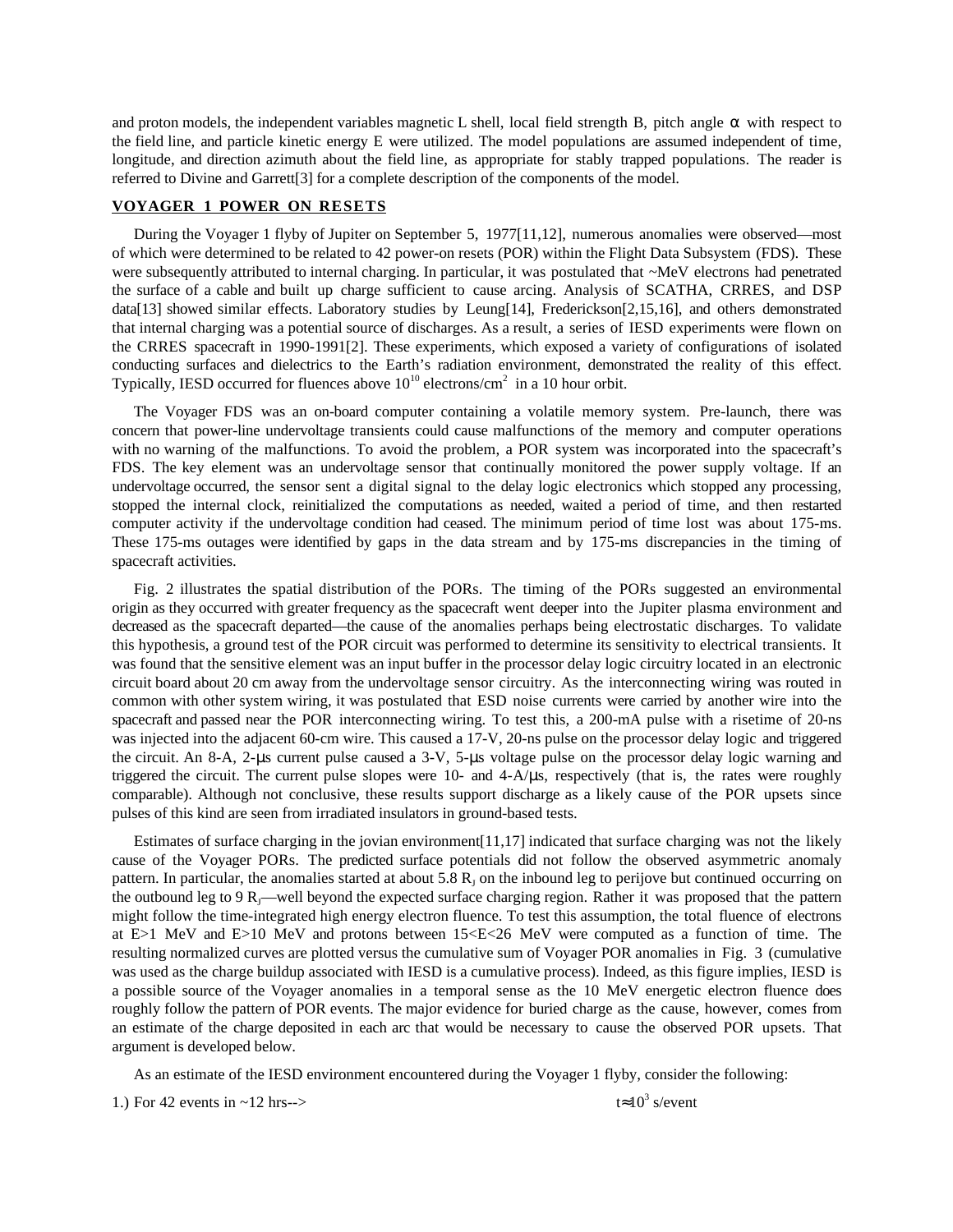- 2.) For 4.5-9  $R_1$  and 1 MeV electrons-->
- 3.) ∴Total available charge-->

 $el/cm<sup>2</sup> - s$ O(event) $\approx 7x10^{10}$  el/cm<sup>2</sup>-event

In the ground testing, a POR could be triggered indirectly by a current in a source wire adjacent to the POR circuit wire by a current rising from 0 to 200 mA in 20 ns. The minimal charge to do this is calculated as:

1.)  $\Delta t \approx 20$  ns; I≈200 mA--> Q(event)'≈.5x4x10<sup>-9</sup> C=2x10<sup>-9</sup> C 2.) As 1 el=1.6x10<sup>-19</sup> C--> Q(event)'≈1.3x10<sup>10</sup> el/event

Although these values are probably only accurate to an order of magnitude, they imply that there should be sufficient electron fluence for  $E>1$  MeV onto a 1 cm<sup>2</sup> area behind a typical 2.03 mm (80 mil) aluminum surface to account for the observed Voyager 1 POR events. As discussed, Frederickson[2] found similar fluence levels in a 10 hour period were likely to generate IESD on the CRRES mission.

#### **JOVIAN IESD TOOLS**

In previous papers[3,18,19], simple "tools" were developed for helping projects determine regions of concern for surface charging at the Earth and Jupiter and IESD at the Earth. This paper adds tools for IESD at Jupiter. Figures 4, 5, and 6 are contour plots of the 1 MeV, 10 MeV, and 100 MeV electron fluences respectively at the indicated latitudes and radial distances in 10 hours. As such, these plots also provide rough estimates of the fluxes and fluences to be expected for circular orbits with those radii and inclinations. Given the  $11^{\circ}$  tilt and 0.1 R<sub>1</sub> offset of the jovian magnetic field/radiation belts, the results for a specific circular orbit would be somewhat different and dependent on orbital phasing relative to Jupiter's spin—levels would need to be calculated for the actual orbit. Even so, these three plots are useful for estimating when fluence levels might be high enough to cause IESD. For example, a spacecraft with a typical level of shielding of about 2.05 mm (80 mil) of aluminum (corresponding to  $\sim$ 1 MeV electrons) would likely begin to experience IESD anomalies for equatorial orbits inside approximately 15-20  $R_1$  according to Fig. 4. At  $\sim$ 2.2 cm (corresponding to 10 MeV electrons) of shielding, the IESD problem appears to be minimal outside of 10  $R_J$  (the fluence would be less than  $10^{10}$  el/cm<sup>2</sup> in 10 hrs).

Voyager 1 is representative of another type of mission that could experience IESD—Jupiter gravity assist flybys. Figures 7 and 8 (based on data from Divine, 1991[20]) represent the peak fluxes and total fluences for jovian equatorial flybys with perijoves between 5  $R<sub>J</sub>$  and 50  $R<sub>J</sub>$  and electron energies from 0.1 MeV to 100 MeV. The peak flux can be used to estimate the worst IESD rate for a given perijove while the mission fluence can be used to estimate the total upsets. As an example, consider flybys for shielding levels of about 2.05 mm (80 mils) of aluminum. For this shield thickness, the maximum flux within  $\sim$ 15 R<sub>J</sub> would be  $\sim$ 10<sup>7</sup>-10<sup>8</sup> el/cm<sup>2</sup>-s. At these levels, in a 1 hr period near perijove, a spacecraft might see 30-40 IESD events on an isolated interior conductor of  $\sim$ cm<sup>2</sup> area (corresponding to the rate Voyager 1 saw). Likewise, from Fig. 7, the total mission fluence for orbits with perijoves between 5-15 R<sub>J</sub> is  $\sim 10^{12}$  el/cm<sup>2</sup>. This implies that a mission with perijoves in this range might see upwards of 100 events on the same isolated conductor as it passed by Jupiter. For a conductor behind  $\sim$ 2.2 cm (10) MeV or higher energy incident electrons) of shielding, there would likely be only a few upsets for a 1 cm<sup>2</sup> area. It would probably take upwards of 10 cm<sup>2</sup> area or more of a single conductor to cause a significant number of IESD for this region.

### **GALILEO IESD**

The apparent IESD effects on Voyager 1 were a major concern for the Galileo mission. As a result several steps were taken to limit these effects. To evaluate possible effects on Galileo, Leung[21] exposed representative samples of the spacecraft cabling and circuit boards to high energy electrons. The results demonstrated that IESD could be a real concern for isolated conductors on Galileo. To limit these effects, the approach taken by the project was to require all conductive surfaces to have a resistance of  $\langle 10^{12}$  ohms relative to spacecraft ground. Isolated conductors were limited to  $\lt 3$  cm<sup>2</sup>. Ungrounded conductors with a length greater than 25 cm were also not allowed. It should also be noted that Galileo had an average shielding of 2.2  $g/cm^2$  (~300 mils or 0.75 cm of aluminum) corresponding to an electron cutoff of  $\sim$ 3 MeV. As no obvious IESD events have been observed on Galileo, it appears that these steps were successful in eliminating IESD for the Galileo mission.

The Divine radiation model provides an "average" estimate of the IESD environment. Variations in the IESD environment might also be of concern, however. Fortunately, Galileo is currently providing real time measurements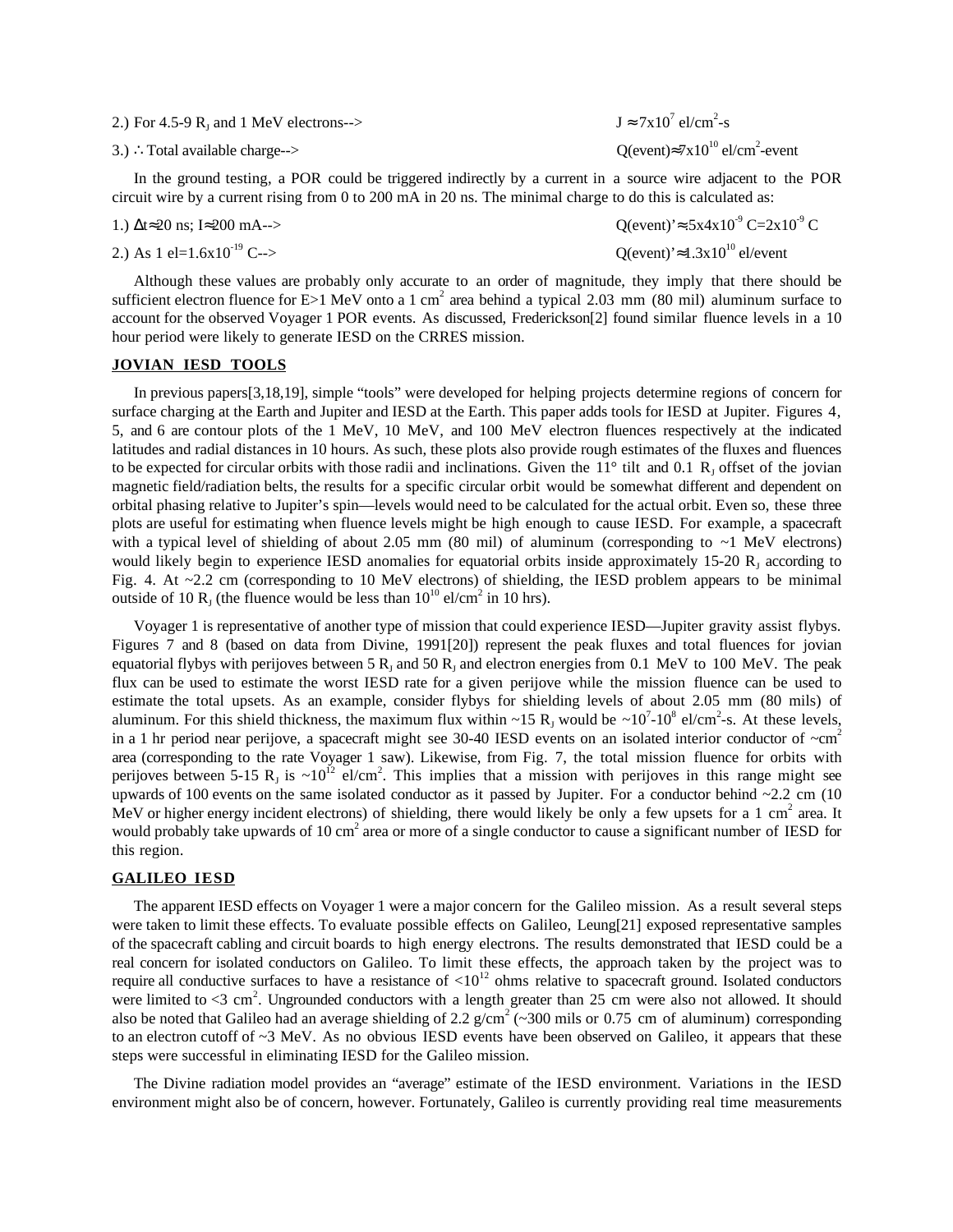of the jovian environment. Specific to the IESD environment are high energy electron measurements by the John Hopkins Applied Physics Laboratory's Energetic Particle Detector (EPD) at energies of 1.5-10.5 MeV, E>2 MeV, and E>11 MeV[22]. In addition, recent work by Fieseler[23] has demonstrated that the Galileo Star Scanner is apparently sensitive to energetic electrons between 5-15 MeV. While the EPD data will ultimately allow spectral measurements of the electron environment, there are numerous temporal gaps. The Star Scanner data on the other hand, while lacking in energy resolution, provide a near-continuous record over the Galileo mission. Using the two sets of data averaged into 10 minute intervals, it has been possible to estimate the relative flux variations from orbit to orbit. Figure 8 presents these orbit to orbit variations for the mission up through January 2000 for the spatial interval 9-10  $R_1$  near Europa's orbit. The key conclusion of this figure is that the high energy electron IESD environment appears to vary by a factor of  $\sim$  2-3 around the average value from orbit to orbit. It is inferred from this that the IESD environment may also vary by a similar factor.

## **CONCLUSION**

The objective of this study has been to provide an understanding of the expected IESD environment at Jupiter for future jovian missions. Jupiter is of interest to the space community as it has a severe radiation environment that is believed to have caused at least 42 IESD events during the Voyager 1 flyby. Based on the Divine model of the jovian radiation environment[3], a set of simple tools have been presented that allow estimates of the peak electron fluxes and mission fluences for both circular orbits and for equatorial flyby missions. The Divine model is an average model—to provide an estimate of the range of values, recent data from the Galileo mission in the vicinity of Europa were used to determine the expected temporal variations in the IESD environment. Based on these results, a factor of 2-3 variation has been estimated. Finally, Galileo apparently has successfully avoided IESD anomalies by implementing a rigorous program that included limiting isolated conductors internal to the spacecraft radiation shield. The methods employed by Galileo to limit IESD were briefly discussed.

## **ACKNOWLEDGEMENTS**

The authors would like to thank the John Hopkins Applied Physics Laboratory (W. McEntire and D. Williams) for providing the EPD data and P. Fieseler of the Galileo Project for providing the Star Scanner data. We also profited greatly from comments by our colleagues A. Whittlesey, A. R. Frederickson, and W. McAlpine of the Jet Propulsion Laboratory. The research described in this paper was carried out at the Jet Propulsion Laboratory, the California Institute of Technology, under contract with NASA.

# **REFERENCES**

[1]Frederickson, A.R., D.B. Cotts, J.A. Wall, and F.L. Bouquet, *Spacecraft Dielectric Material Properties and Spacecraft Charging*, AIAA Progress in Aeronuatics and Astronautics, Vol. 107, American Institute of Aeronuatics and Astronautics, Washington, D.C., 1986.

[2]Frederickson, A.R., E.G. Holeman, and E.G. Mullen, "Characteristics of Spontaneous Electrical Discharges of Various Insulators in Space Radiation," *IEEE Trans. Nuc. Sci.*, Vol. V-39, No. 6, December, 1992.

[3]Divine, T.N., and H.B. Garrett, "Charged particle distributions in Jupiter's magnetosphere," *J. Geophys. Res.*, Vol. 88, No. A9, Sept., pp. 6889-6903, 1983.

[4]Drake, F.D., and H. Havatum, "Non-thermal microwave radiation from Jupiter," *Astron. J.*, Vol. 64, pp. 329- 330, 1959.

[5]Gehrels, T., ed. *Jupiter*. University of Arizona Press, Tucson, AZ, 1976.

[6]Dessler, A.J., W.I. Axford, G.E. Hunt, and R. Greeley eds. *Physics of the Jovian Magnetosphere*. Cambridge Planetary Science Series, Cambridge University Press, New York, NY, 544 pages, 1983.

[7]Smith, E.J., L. Davis Jr., and D.E. Jones, "Jupiter's magnetic field and magnetosphere," in *Jupiter,* T. Gehrels, Editor University of Arizona Press, Tucson, AZ, pp. 788-829, 1976.

[8]Acuna, M.H., and N.F. Ness, "Results from the GSFC Fluxgate Magnetometer on Pioner 11," in *Jupiter,* T. Gehrels, Editor University of Arizona Press, Tucson, AZ, pp. 830-847, 1976.

[9]Acuna, M.H., and N.F. Ness, "The main magnetic field of Jupiter," *J. Geophys. Res.*, Vol. 81, pp. 2917-2922, 1976.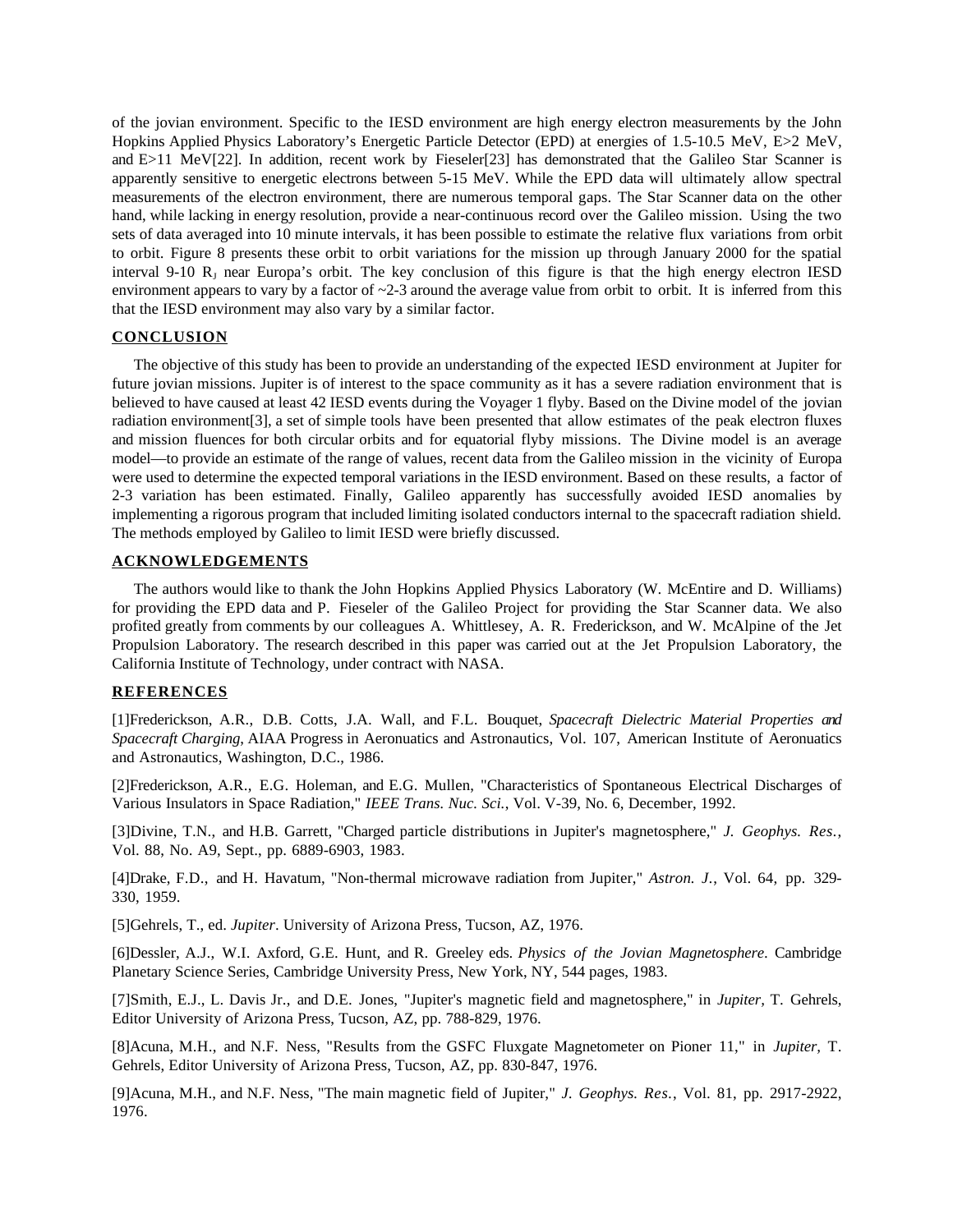[10]Seidelmann, P.K., and T.N. Divine, "Evaluation of Jupiter longitudes in System III (1965)," *Geophys. Res. Lett.*, Vol. 4, pp. 65-68, 1977.

[11]Leung, P., A.C. Whittlesey, H.B. Garrett, P.A. Robinson Jr., and T.N. Divine, "Environment-Induced Electrostatic Discharges as the Cause of Voyager 1 Power-On Resets," *J. Spacecraft*, Vol. 23, No. 3, May/June, pp. 323-330, 1986.

[12]Whittlesey, A.C., and P. Leung, "Space Plasma Charging--Lessons from Voyager," *AIAA 25th Aerospace Sciences Meeting, January 12-15*, Reno, NV, 1987.

[13]Vampola, A.L., "Thick Dielectric Charging on High-Altitude Spacecraft," *J. Electrostatics*, Vol. 20, pp. 21-30, 1987.

[14]Leung, P., "Discharge Characteristics of a Simulated Solar Array," *IEEE Trans. Nucl. Sci.*, Vol. NS-30, pp. 4311, 1983.

[15]Frederickson, A.R., "Radiation Induced Dielectric Charging," in *Space Systems and Their Interactions with the Earth's Space Environment,* H.B. Garrett and C.P. Pike, Editors, AIAA Press, New York, NY, pp. 386-412, 1980.

[16]Frederickson, A.R., "Electric Discharge Pulses in Irradiated Solid Dielectrics in Space", *IEEE Trans. Electr. Insulation*, Vol. 18, pp. 337-349, 1983.

[17]Garrett, H.B., and A. Hoffman, "Comparison of Spacecraft Charging Environments at the Earth, Jupiter, and Saturn," *IEEE Plasma Physics*, Vol. 28, No. 6, Special Issue on Space Plasmas, December, pp. 2048-2057, 2000.

[18]Evans, R., H.B. Garrett, S. Gabriel, and A.C. Whittlesey, "A Preliminary Spacecraft Charging Map for the Near Earth Environment," *Spacecraft Charging Technology Conference*, Naval Postgraduate School, 1989.

[19]Whittlesey, A.C., "Avoiding Problems Caused by Spacecraft On-Orbit Internal Charging Effects," NASA-HDBK-4002, NASA, 1999.

[20]Divine, N., "Flux, Fluence, and Dose for Jupiter Flyby Trajectories," IOM 5217-91-4The Jet Propulsion Laboratory, February 25, 1991 .

[21]Leung, P.L., G.H. Plamp, and P.A. Robinson Jr., "Galileo Internal Electrostatic Discharge Program," *Spacecraft Environmental Interactions Technology 1983, October 4-6*, Colorado Springs, CO, NASA CP-2359/AFGL-TR-85-0018, 1983.

[22]Williams, D.J., R.W. McEntire, S. Jaskulek, and B. Wilken, "The Galileo Energetic Particle Detector," in *The Galileo Mission,* C.T. Russell, Editor Kluwer Academic Publishers, Dordrecht, The Netherlands, pp. 385-412, 1992.

[23]Fieseler, P.D., "The Galileo Star Scanner as an Instrument for Measuring Energetic Electrons in the Jovian Environment," Master's Thesis, University of Southern California, Los Angeles, CA, 2001.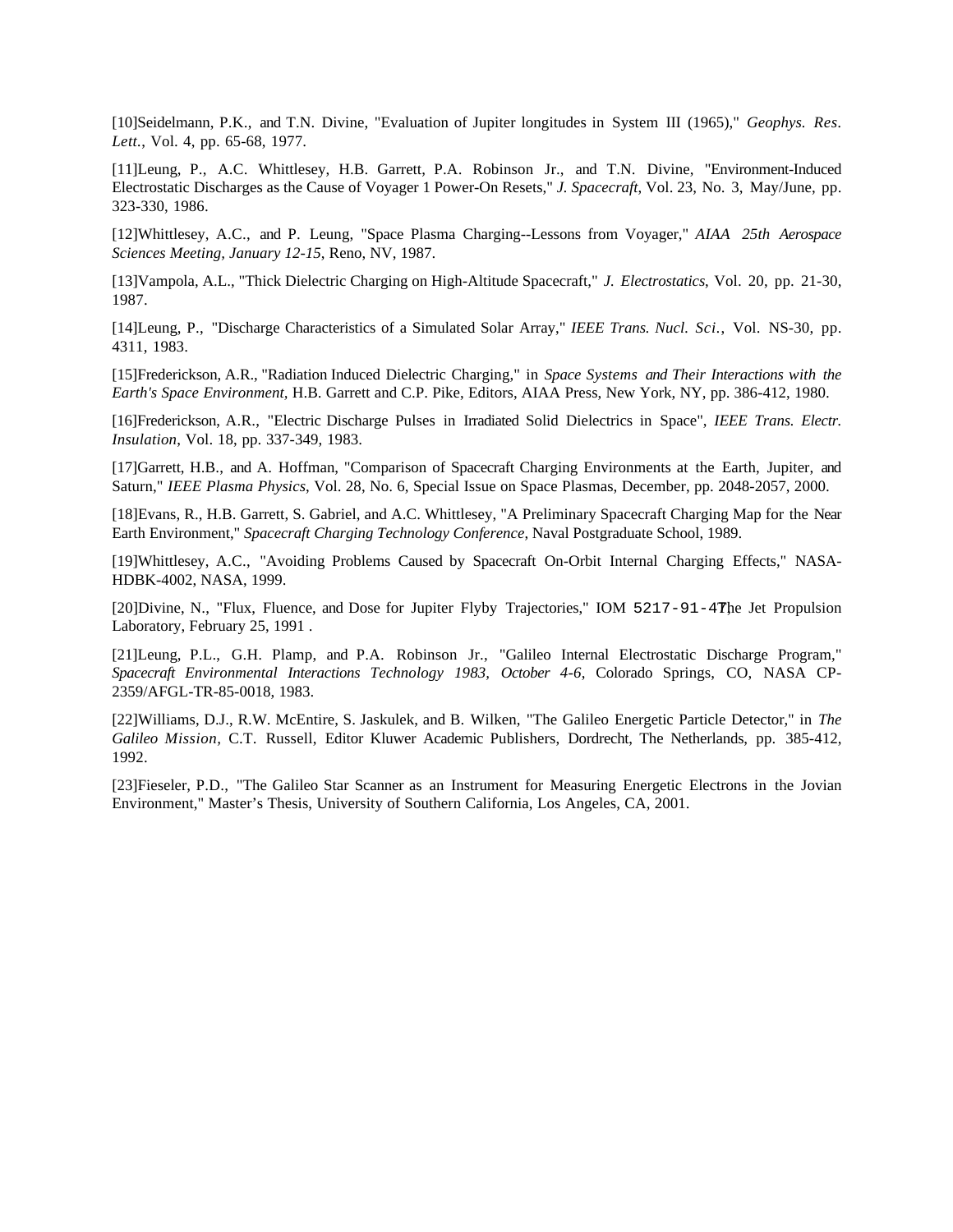### **FIGURES**



Fig 1. Approximate average electron and ion penetration ranges in aluminum[19].



Fig. 2. Temporal and spatial occurrences of the 42 Voyager 1 POR anomalies during the March 5, 1979 flyby[11].



Fig. 3. Comparisons of the cumulative occurrence frequency of the 42 Voyager 1 POR anomalies versus the cumulative high energy electron (E>1 MeV and E>10 MeV) and proton (15 MeV<E< 26 MeV) fluences[11].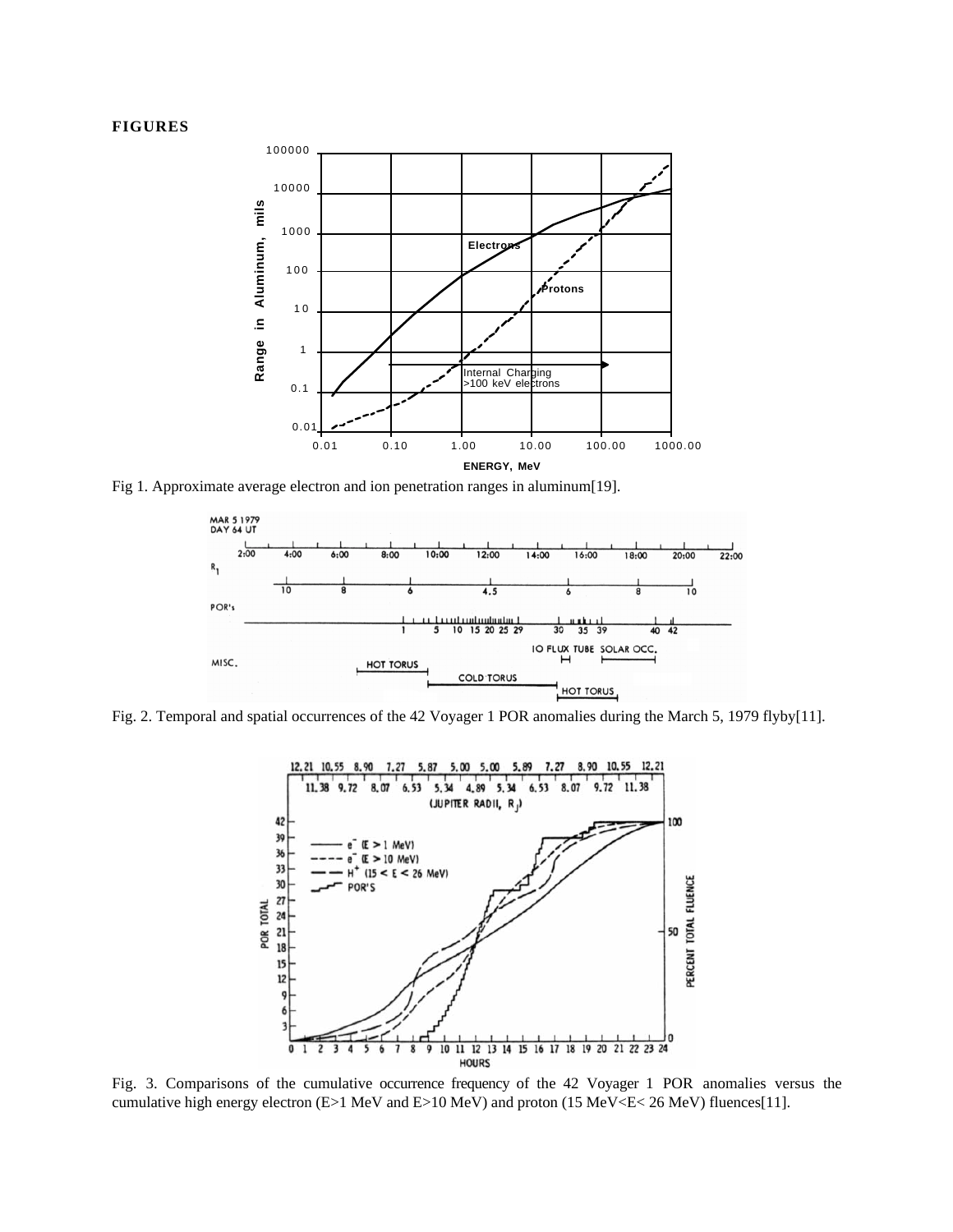

Fig. 4. Contour plot of the E>1 MeV high energy electron fluence (Log) at Jupiter as estimated from the Divine model. Fluences (cm<sup>-2</sup>) are for a 10 hr period.



Fig. 5. Contour plot of the E>10 MeV high energy electron fluence (Log) at Jupiter as estimated from the Divine model. Fluences  $(cm<sup>-2</sup>)$  are for a 10 hr period.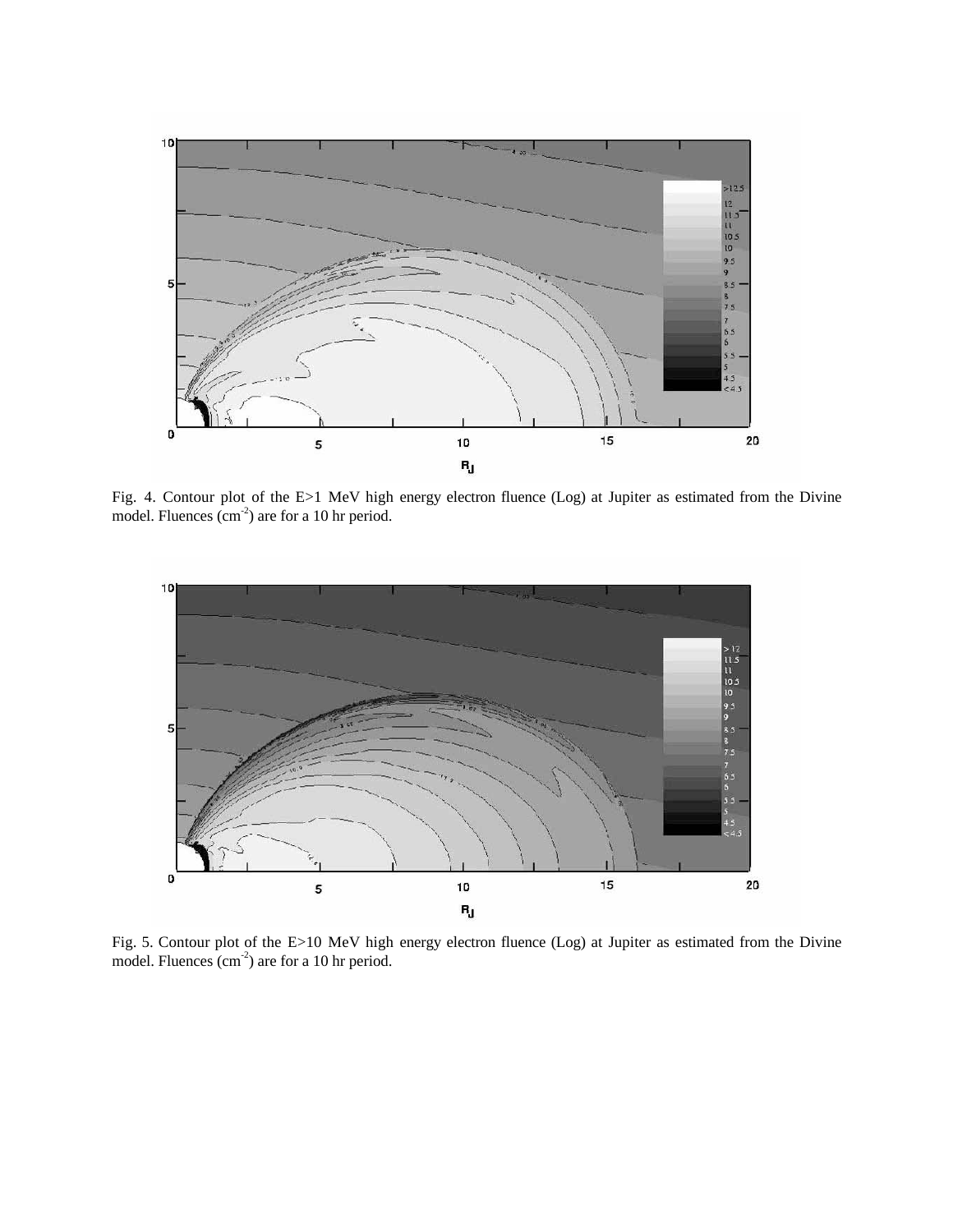

Fig. 6. Contour plot of the E>100 MeV high energy electron fluence (Log) at Jupiter as estimated from the Divine model. Fluences (cm<sup>-2</sup>) are for a 10 hr period.



Fig. 7. Contour plot of the peak electron flux (Log) as a function of flyby perijove distance and energy (note: all flybys are assumed to be in the jovian equatorial plane)[20]. Units are  $(cm<sup>-2</sup>-s<sup>-1</sup>).$